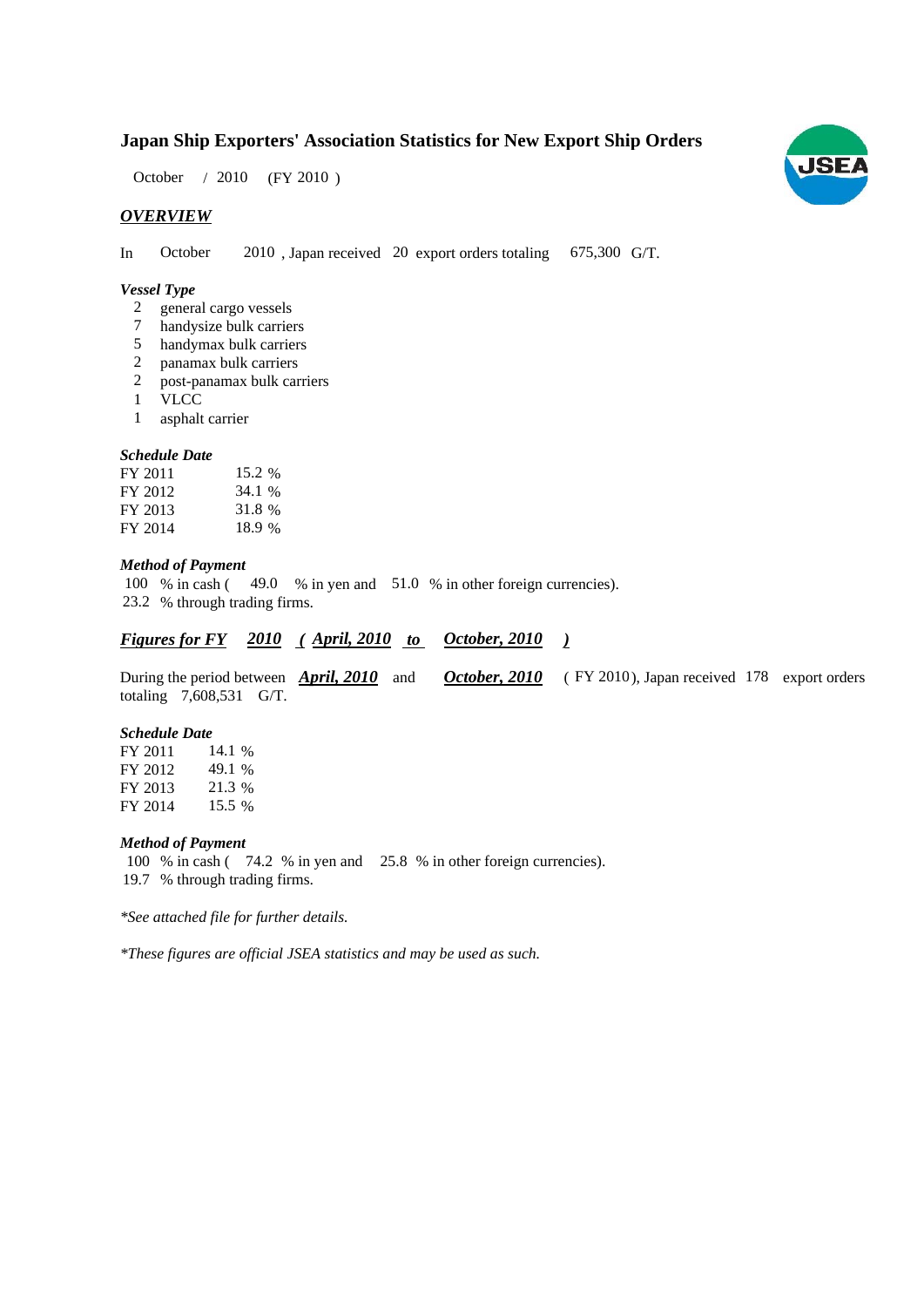# New Export Orders Placed in October 2010 (FY 2010) Based on Fiscal Year

JSEA (November 2010)

| Description              |      | Apr 09 to Mar 10 |                 | Apr to Jun 2010 |     | July 2010 |     | August 2010 |     | September 2010 |     | October 2010 |     | Apr $10$ to Oct $10$ |     | Jan $10$ to Oct $10$ |
|--------------------------|------|------------------|-----------------|-----------------|-----|-----------|-----|-------------|-----|----------------|-----|--------------|-----|----------------------|-----|----------------------|
|                          | No.  | G/T              | No.             | G/T             | No. | G/T       | No. | G/T         | No. | G/T            | No. | G/T          | No. | G/T                  | No. | G/T                  |
| <b>General Cargos</b>    |      | 587,900          |                 | 223,500         |     | 87.800    |     |             |     |                |     | 18,200       |     | 329,500              |     | 383,700              |
| <b>Bulk Carriers</b>     | 92   | 3,799,191        | 64              | 2,814,741       | 25  | 1,069,350 | 29  | 1,031,060   | 30  | 1,065,580      | 16  | 490,700      | 164 | 6,471,431            | 193 | 7,862,522            |
| Tankers                  |      | .939,500         |                 | 320,600         |     |           |     | 320,600     |     |                |     | 166,400      |     | 807,600              |     | 1,145,900            |
| <b>Combined Carriers</b> |      |                  |                 |                 |     |           |     |             |     |                |     |              |     |                      |     |                      |
| <b>Others</b>            |      | 14,000           |                 |                 |     |           |     |             |     |                |     |              |     |                      |     |                      |
| Total                    | 1191 | 6,340,591        | 70 <sub>1</sub> | 3,358,841       | 27  | 1,157,150 | 31  | .351,660    | 30  | 1,065,580      | 20  | 675,300      | 178 | 7,608,531            | 212 | 9,392,122            |
| FY 2009 / FY 2008 (%)    |      | $*43.5$          |                 | 282.5           |     | 121.7     |     | 211.3       |     | 196.1          |     | 188.5        |     | 206.7                |     | ** $194.2$           |
| In CGT                   |      | 2,683,048        |                 | ,431,982        |     | 530,793   |     | 581,672     |     | 502,793        |     | 317,089      |     | 3,364,329            |     | 4,093,198            |

*Figures for shipbuilding orders of 500 G/T and over for export as steel vessels placed with JSEA members are covered.*

\*FY 2009/FY2008

\*\*Calendar Year 2010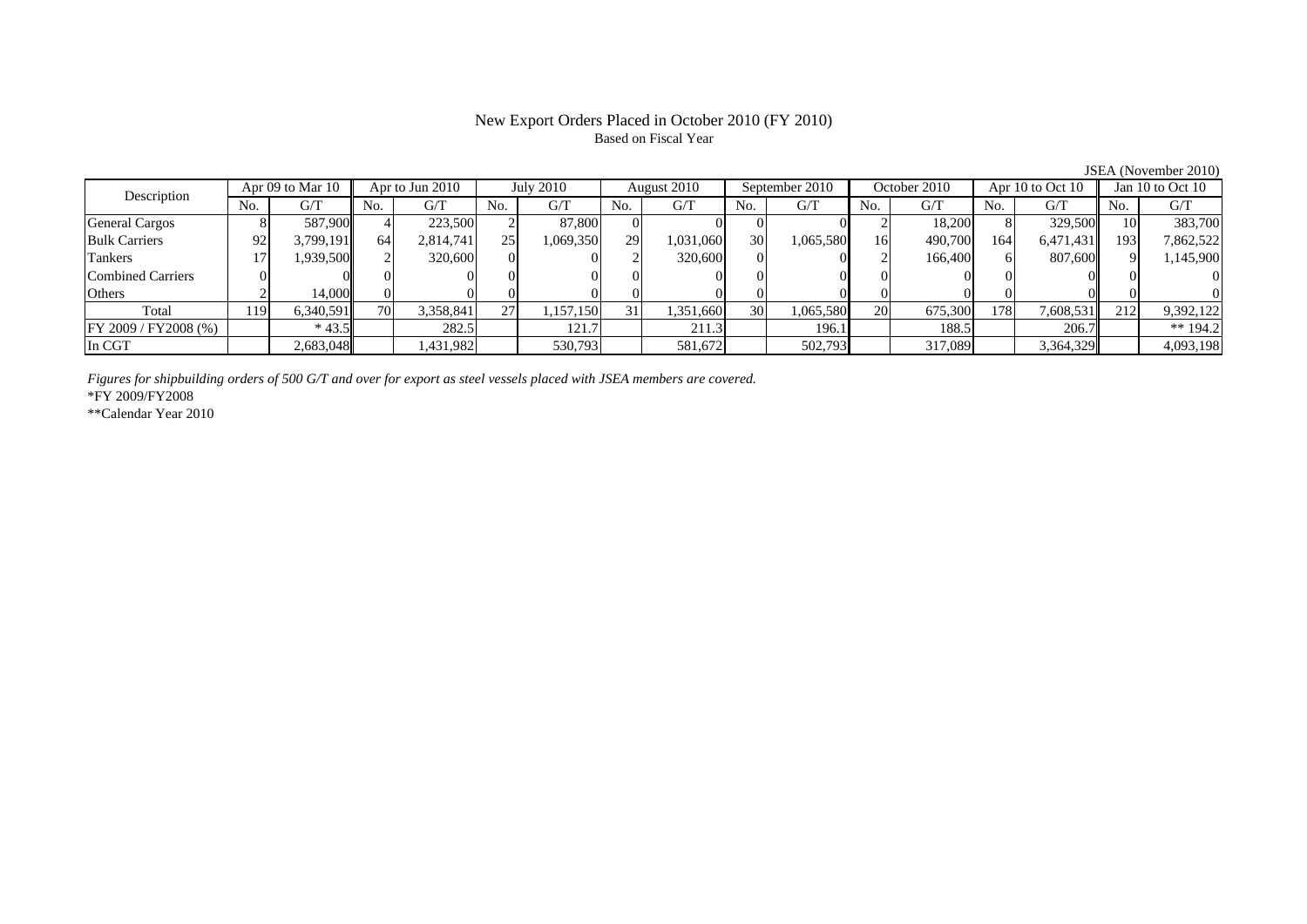# Export Ships Delivered in October 2010 (FY 2010) Based on Fiscal Year

JSEA (November 2010)

| Apr 09 to Mar 10<br>Description |     | <b>July 2010</b><br>Apr $10$ to Jun $10$ |     | August 2010 |     | September 2010 |     | October 2010 |                 | Apr 10 to Oct $10$ |     | Jan 10 to Oct 10 |     |            |     |            |
|---------------------------------|-----|------------------------------------------|-----|-------------|-----|----------------|-----|--------------|-----------------|--------------------|-----|------------------|-----|------------|-----|------------|
|                                 | No. | G/T                                      | No. | G/T         | No. | G/T            | No. | G/T          | No.             | G/T                | No. | G/T              | No. | G/T        | No. | G/T        |
| <b>General Cargos</b>           | 19. | 815.567                                  |     | 642,087     |     | 93,431         |     | 78,316       |                 | 264,144            |     | 78.316           | 19  | 1.156.2941 |     | .408,890   |
| <b>Bulk Carriers</b>            | 240 | 10,782,942                               | 55  | 2,649,922   | 18  | 912,205        |     | 518,328      | 21              | 748,736            | 23  | 971,186          | 132 | 5,800,377  | 212 | 9,360,936  |
| Tankers                         | 90  | 4,974,340                                | 22  | ,188,887    |     | 276,583        |     | 178,155      | 11              | 742,892            |     | 441.748          | 49  | 2,828,265  |     | 4,563,285  |
| <b>Combined Carriers</b>        |     |                                          |     |             |     |                |     |              |                 |                    |     |                  |     |            |     |            |
| Others                          |     |                                          |     |             |     |                |     | 01           |                 |                    |     |                  |     |            |     |            |
| Total                           | 349 | 16,572,849                               | 88  | 4,480,896   | 25  | 1,282,219      | 21  | 774,799      | 35 <sub>1</sub> | 1,755,772          | 31  | 1,491,250        | 200 | 9,784,936  | 314 | 15,333,111 |
| FY 2009 / FY 2008 (%)           |     | $*105.1$                                 |     | 123.5       |     | 98.4           |     | 82.7         |                 | 134.8              |     | 86.0             |     | 109.9      |     | $** 110.9$ |
| In CGT                          |     | 7,602,068                                |     | .961,524    |     | 551,531        |     | 399,155      |                 | 785,311            |     | 704,122          |     | 4,401,643  |     | 6,872,845  |

*Deliveries of new shipbuilding orders of 500 G/T and over for export as steel vessels placed with JSEA members are covered.*

\*FY 2009/FY2008

\*\*Calendar Year 2010